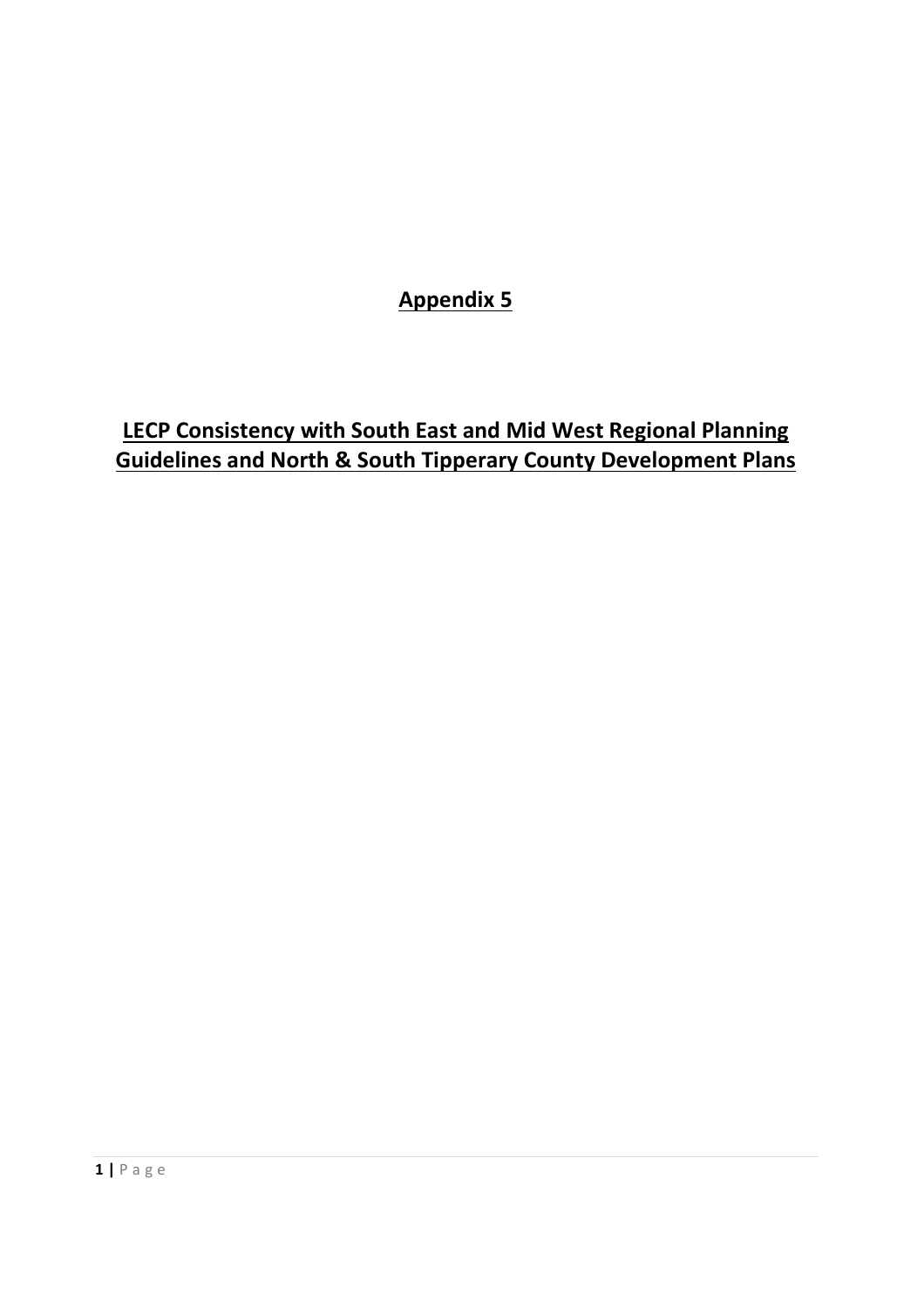| <b>Community &amp; Social Inclusion Framework Priorities</b>                         |                                                                                                                                                                                                                                                                                                                                                                                                                                              |                                                                                                                                                                                                                                                                                                                                                                                                                                                                                                                                                                                                                                        |                                                                                                                                                                                                                                                                                                              |
|--------------------------------------------------------------------------------------|----------------------------------------------------------------------------------------------------------------------------------------------------------------------------------------------------------------------------------------------------------------------------------------------------------------------------------------------------------------------------------------------------------------------------------------------|----------------------------------------------------------------------------------------------------------------------------------------------------------------------------------------------------------------------------------------------------------------------------------------------------------------------------------------------------------------------------------------------------------------------------------------------------------------------------------------------------------------------------------------------------------------------------------------------------------------------------------------|--------------------------------------------------------------------------------------------------------------------------------------------------------------------------------------------------------------------------------------------------------------------------------------------------------------|
| <b>Priority</b>                                                                      |                                                                                                                                                                                                                                                                                                                                                                                                                                              | <b>RPG Goals/Actions</b>                                                                                                                                                                                                                                                                                                                                                                                                                                                                                                                                                                                                               | <b>CDP Goal/Actions</b>                                                                                                                                                                                                                                                                                      |
| <b>High</b><br>Level<br><b>Community &amp; Social</b><br><b>Inclusion Priority 1</b> | Support and enable continuing improvement of access to<br>services within the community for all citizens in a manner<br>that is realistic, capable of being delivered and which<br>utilizes the strengths of the existing communities<br>Improve the quality of life and well being for communities<br>through supporting prioritized community infrastructural<br>development and providing prioritized relevant support<br><b>services</b> | objective that<br>An<br>social,<br>community and cultural needs<br>of<br>all<br>and<br>persons<br>communities be catered for<br>through the provision of well<br>dispersed and easily accessible<br>social and community<br>infrastructure contributing to<br>and ensuring the delivery of a<br>high quality of life<br>Plan and provide for the<br>development<br>and<br>maintenance of community<br>facilities appropriate in scale<br>location<br>and<br>the<br>to<br>populations that use<br>and<br>depend upon these facilities.<br>Inclusion of actions relating to<br>healthcare/schools/public<br>libraries/leisure facilities | Ensure that adequate and safe<br>amenity and recreational open<br>space and facilities, including<br>community facilities and centres,<br>are available for all groups of the<br>population at a convenient distance<br>from their homes and places of<br>work                                               |
| <b>High</b><br>Level<br><b>Community &amp; Social</b><br><b>Inclusion Priority 2</b> | To support the development of sustainable<br>resilient communities enabling them to have a<br>meaningful quality of life and to respond to<br>the needs in their community.<br>To support communities and the voluntary sectors to have<br>a meaningful voice in decision making in areas which affect<br>their communities, through the development of effective                                                                            | The role of local authorities in<br>fostering social inclusion and,<br>in particular, in the delivery of<br>NAPS needs to be<br>the<br>considered when development<br>policies<br>plan<br>are<br>being<br>devised. In particular, regard<br>should be had to the impacts                                                                                                                                                                                                                                                                                                                                                               | <b>Ensure that all new development</b><br>addresses issues of social inclusion.<br>Work with other key stakeholders<br>to address issues of equality of<br>access for all to services, facilities<br>and decision making processes.<br><b>Ensure that adequate and safe</b><br>amenity and recreational open |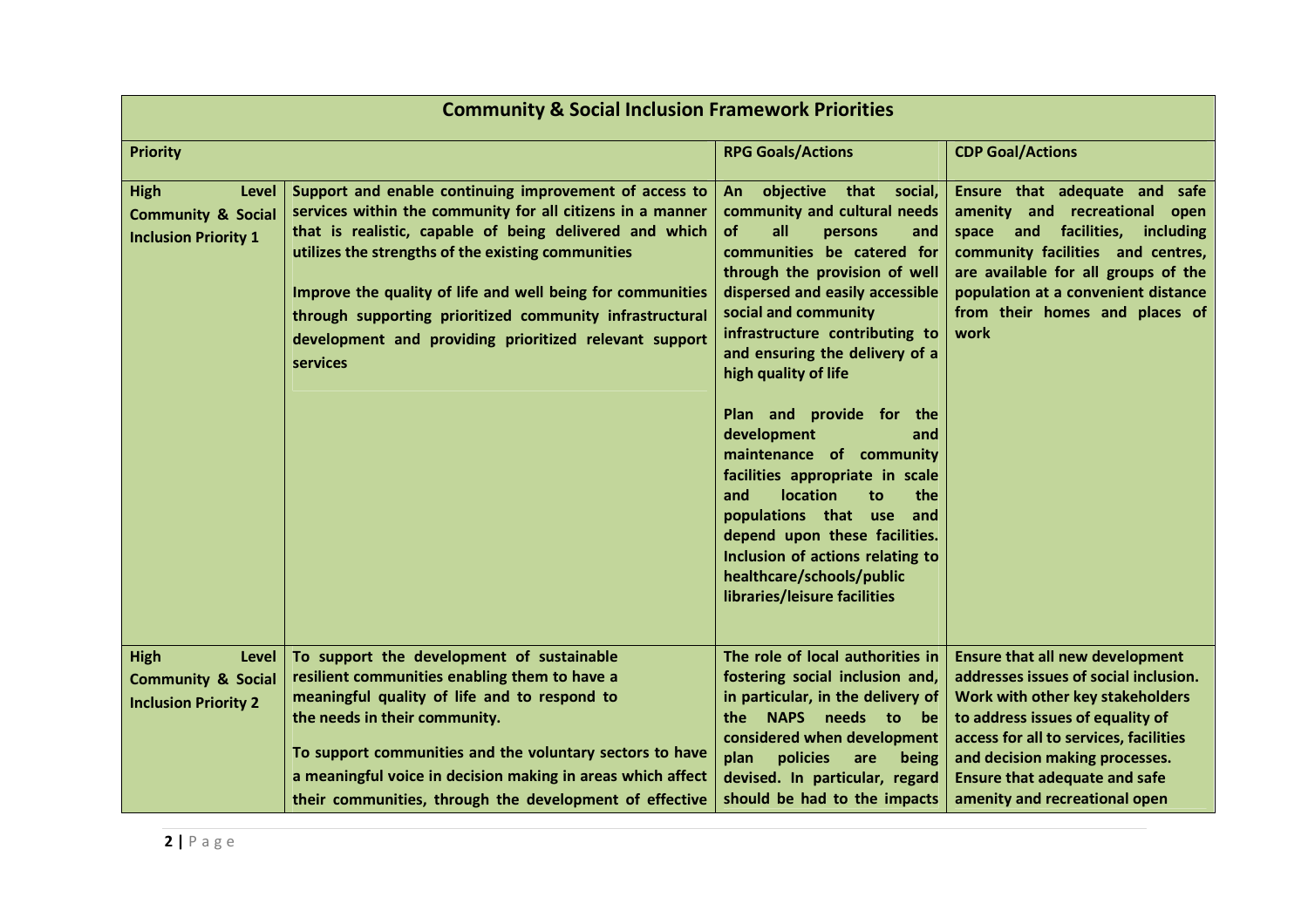|                                                                                      | structures and supports                                                                                                                           | of development plan policies<br>vulnerable<br>on                                                                                                                                                                                                                                                                                                                                                                                                                                                                                                                                                                           | space and facilities, including<br>community facilities and centres,                                                                                                                                                                                                                                                                                               |
|--------------------------------------------------------------------------------------|---------------------------------------------------------------------------------------------------------------------------------------------------|----------------------------------------------------------------------------------------------------------------------------------------------------------------------------------------------------------------------------------------------------------------------------------------------------------------------------------------------------------------------------------------------------------------------------------------------------------------------------------------------------------------------------------------------------------------------------------------------------------------------------|--------------------------------------------------------------------------------------------------------------------------------------------------------------------------------------------------------------------------------------------------------------------------------------------------------------------------------------------------------------------|
| <b>High Level Community</b><br>& Social Inclusion<br><b>Priority 3</b>               | Seek to eliminate or significantly reduce those areas with<br>the highest level of social deprivation in the County                               | groups<br><b>in</b><br>society.<br>Areas designated as RAPID<br>areas should continue to be<br>supported by all agencies.<br><b>Regeneration of those areas</b><br>is essential to build a fair and<br>inclusive society                                                                                                                                                                                                                                                                                                                                                                                                   | are available for all groups of the<br>population at a convenient distance<br>from their homes and places of<br>work.                                                                                                                                                                                                                                              |
| <b>High</b><br>Level<br><b>Community &amp; Social</b><br><b>Inclusion Priority 4</b> | Address the high level of long term unemployed through<br>targeting those areas with the highest level of long term<br>unemployment in the County | <b>Authorities</b><br><b>Regional</b><br>will<br>support expansion in the<br>Training and Skills sector of<br>further education as a positive<br>towards<br>advanced<br>step<br>training and reskilling of the<br>labour force. The development<br>of Multiplex Further Education<br><b>Centres in accessible locations</b><br>would advance this objective.<br><b>Authorities</b><br><b>Regional</b><br>to<br>support ETB network and all<br>existing education providers<br>and support expansion of<br>further education as a positive<br>advanced<br>towards<br>step<br>training and reskilling of the<br>labour force | <b>Population/Education/Employment:</b><br><b>Foster population growth in</b><br>settlements<br>Provide quality employment for all<br>sectors of the population<br>Work with relevant agencies to<br>assist in addressing third level<br>educational deficits<br><b>Support the expansion of Tipperary</b><br>Institute as a third level college of<br>excellence. |
| Level<br><b>High</b><br><b>Community &amp; Social</b>                                | To maximise life opportunity and potential for young<br>people and support and facilitate their contribution to the                               |                                                                                                                                                                                                                                                                                                                                                                                                                                                                                                                                                                                                                            |                                                                                                                                                                                                                                                                                                                                                                    |
| <b>Inclusion Priority 5</b>                                                          | sustainable development of the county                                                                                                             |                                                                                                                                                                                                                                                                                                                                                                                                                                                                                                                                                                                                                            |                                                                                                                                                                                                                                                                                                                                                                    |
| <b>High</b><br>Level                                                                 | Reduce the marginalisation of specific target groups and                                                                                          |                                                                                                                                                                                                                                                                                                                                                                                                                                                                                                                                                                                                                            |                                                                                                                                                                                                                                                                                                                                                                    |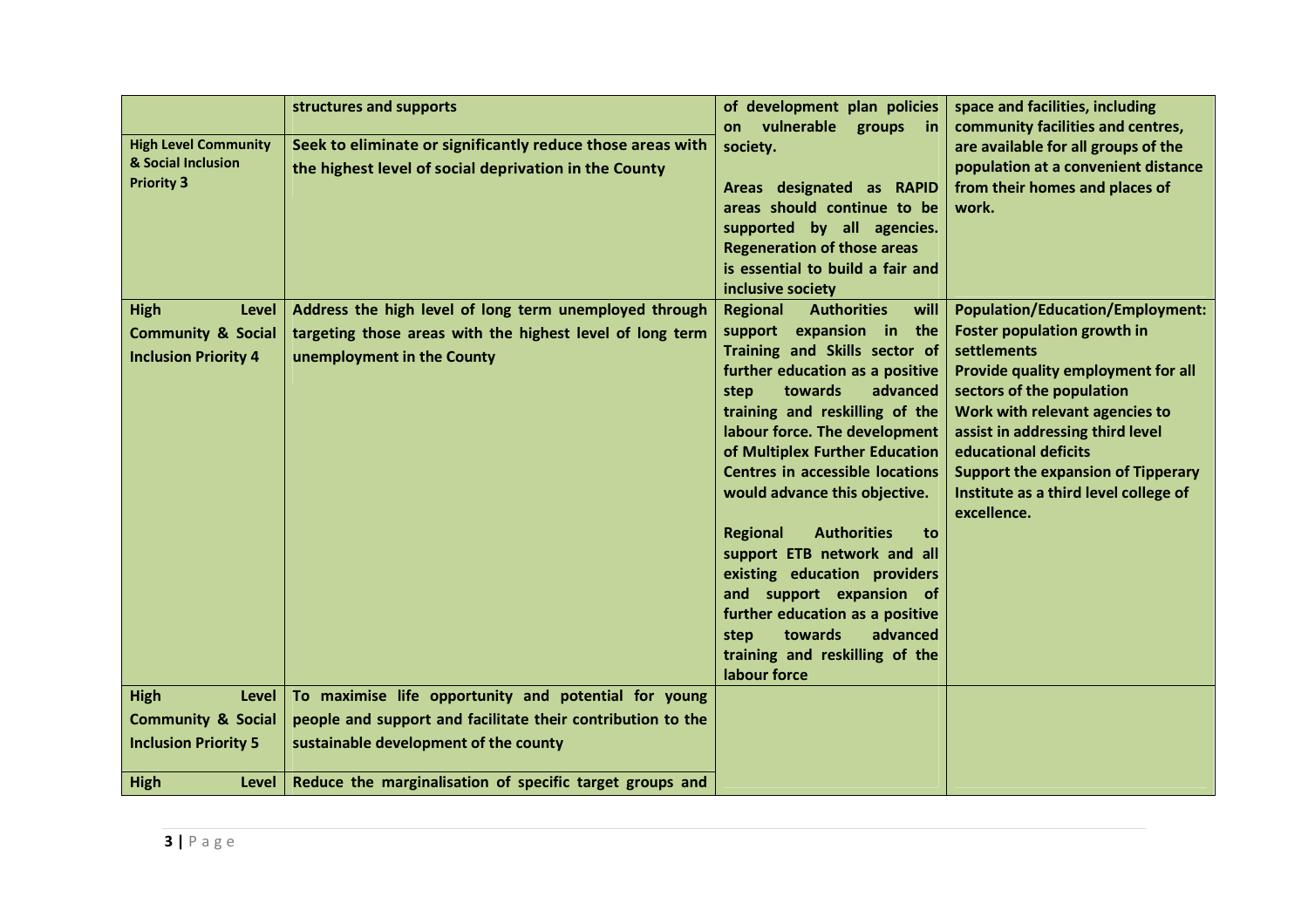| <b>Community &amp; Social</b><br><b>Inclusion Priority 6</b><br><b>High</b><br>Level<br><b>Community &amp; Social</b><br><b>Inclusion Priority 7</b> | communities - Travelling community, Non Irish Nationals<br>and Asylum Seekers, Lone Parents, LGBTI and people at risk<br>of homelessness.<br>Provide a targeted and integrated response to the needs of<br>vulnerable families, children / young people in areas of<br>greatest risk | Relevant county structures<br>all<br>marginalised<br>and also<br>groups should be<br>proactively involved in the<br>formulation of Development<br><b>Plan policies</b> | Ensure that all new development<br>addresses issues of social inclusion                                                                                            |
|------------------------------------------------------------------------------------------------------------------------------------------------------|--------------------------------------------------------------------------------------------------------------------------------------------------------------------------------------------------------------------------------------------------------------------------------------|------------------------------------------------------------------------------------------------------------------------------------------------------------------------|--------------------------------------------------------------------------------------------------------------------------------------------------------------------|
| <b>High</b><br>Level<br><b>Community &amp; Social</b><br><b>Inclusion Priority 8</b>                                                                 | Develop an integrated response to the needs of the elderly<br>population with a particular focus on those areas which are<br>geographically isolated and where the concentration of 65+<br>is greatest.                                                                              | Development Plans to<br>be<br>proofed for their impact on                                                                                                              | and also work with other key<br>stakeholders to address issues of<br>equality of access for all to services,<br>facilities and<br>decision<br>making<br>processes. |
| <b>High</b><br>level<br><b>Community &amp; Social</b><br><b>Inclusion Priority 9</b>                                                                 | Develop an integrated response to reducing the level of<br>substance misuse/abuse in agreed targeted areas                                                                                                                                                                           | poverty in both urban and<br>rural areas and for their<br>impact on the quality of life of<br>other marginalised groups in                                             |                                                                                                                                                                    |
| <b>High</b><br>Level<br><b>Community &amp; Social</b><br><b>Inclusion Priority 10</b>                                                                | Develop an integrated approach to supporting people of all<br>ages with disabilities to access opportunities so that their<br>quality of life is improved.                                                                                                                           | society.<br><b>Where</b><br>significant<br>negative<br>impacts<br>are<br>identified,<br>policies to<br>be<br>amended<br>mitigation<br>or                               |                                                                                                                                                                    |
| <b>High</b><br>Level<br><b>Community &amp; Social</b><br><b>Inclusion Priority 11</b>                                                                | Integrated response in relation to health and wellbeing of<br>the community in relation to marginalised groups and areas                                                                                                                                                             | measures identified                                                                                                                                                    |                                                                                                                                                                    |
| <b>High</b><br>Level<br><b>Community &amp; Social</b><br><b>Inclusion Priority 12</b>                                                                | To provide opportunities for the citizens to access life-long<br>educational opportunities with a particular targeted focus<br>to provide supports for communities and individuals who<br>are marginalised                                                                           |                                                                                                                                                                        |                                                                                                                                                                    |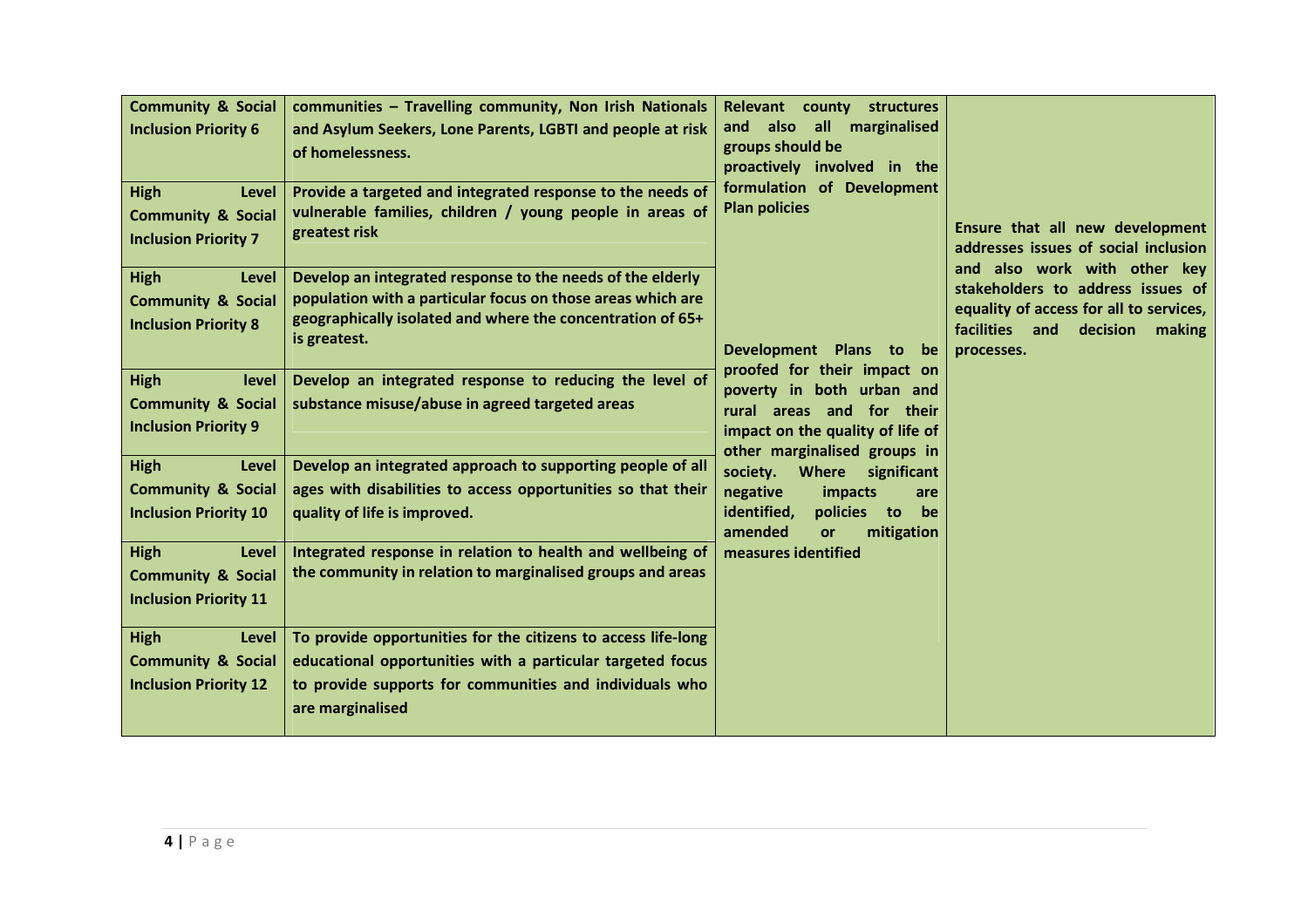| <b>High</b><br>Level<br><b>Community &amp; Social</b><br><b>Inclusion Priority 13</b>        | Develop the potential for alternative energy projects to<br>reduce impact of poverty in key agreed areas where social<br>deprivation is highest                   | Provision to be made for new<br><b>of</b><br>agricultural<br>land,<br>uses<br><b>including</b><br>afforestation<br>and<br>alternative energy. To this end<br>inter-county and inter-<br>an<br>policy<br>for<br>the<br>regional<br>provision of afforestation and<br>wind energy would be of<br>particular importance.          | <b>Rural Sustainability</b><br>Incorporate alternative energy<br>technologies in house design e.g.<br>bio-energy, solar energy etc.<br><b>Facilitate development of</b><br>renewable energy technologies -<br>natural wind energy resource, in<br>accordance with policy on Wind<br><b>Energy Development; solar energy</b><br>and the development of projects<br>that convert biomass to energy |
|----------------------------------------------------------------------------------------------|-------------------------------------------------------------------------------------------------------------------------------------------------------------------|--------------------------------------------------------------------------------------------------------------------------------------------------------------------------------------------------------------------------------------------------------------------------------------------------------------------------------|--------------------------------------------------------------------------------------------------------------------------------------------------------------------------------------------------------------------------------------------------------------------------------------------------------------------------------------------------------------------------------------------------|
| <b>High</b><br><b>Level</b><br><b>Community &amp; Social</b><br><b>Inclusion Priority 14</b> | Develop a sense of security and safety in communities in<br>Tipperary with particular reference to the elderly and those<br>who live in more isolated rural areas | Due regard to the policies and<br>recommendations<br><b>of</b><br>the<br><b>National Anti-Poverty Strategy</b><br>to safeguard and protect the<br>vulnerable<br><b>Irish</b><br>most<br><b>in</b><br>society,<br>including<br>the<br>facilitation<br>sheltered<br><b>of</b><br>housing for vulnerable older<br><b>citizens</b> | <b>Preserve and enhance existing</b><br>residential amenity, ensuring that<br>any new development does not<br>reduce general safety for existing<br>residents and does not reduce the<br>usability and security of existing<br>public and private open space.<br><b>Facilitate the Joint Policing</b><br><b>Committee</b>                                                                        |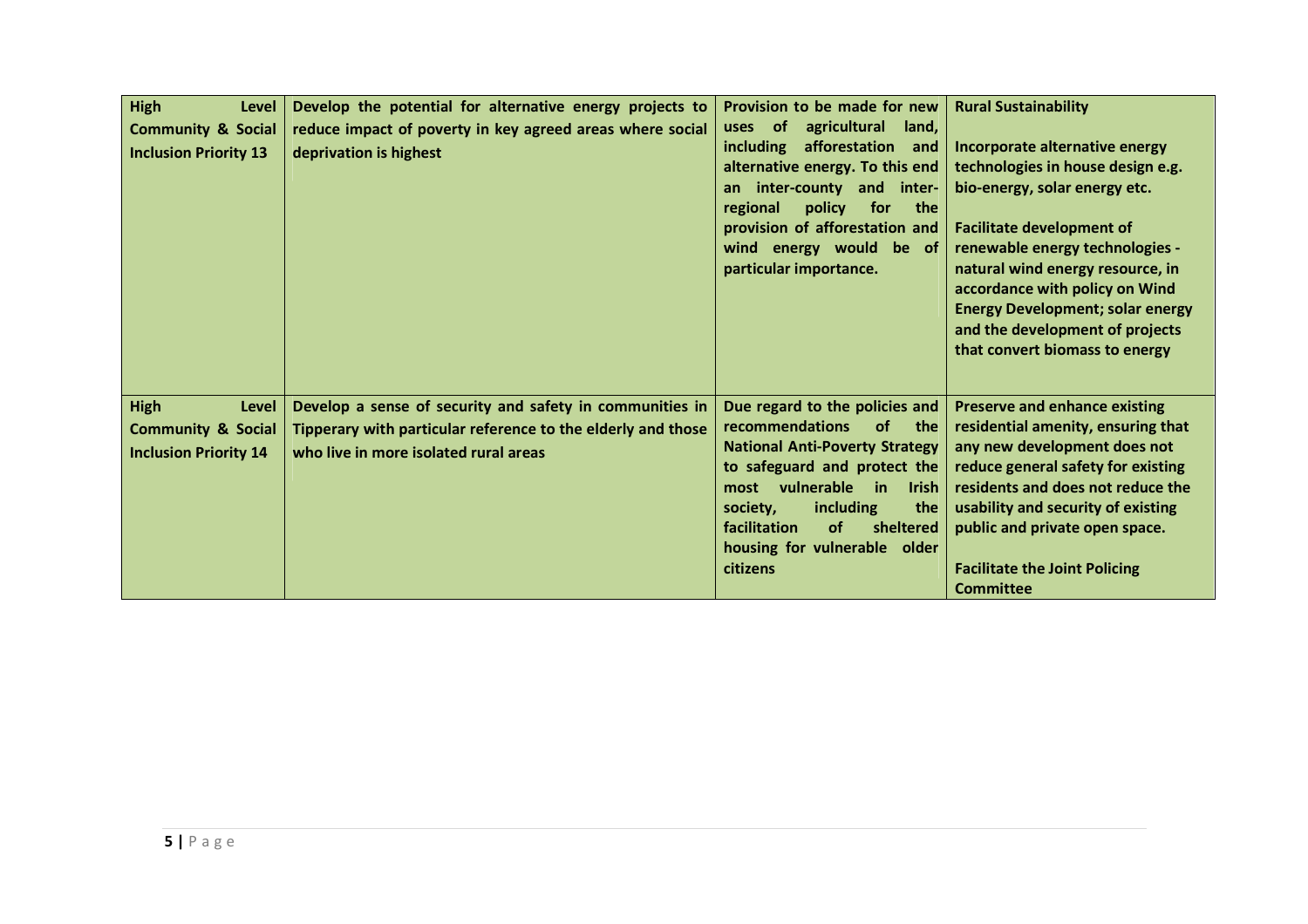| <b>Economic Development Framework Priorities</b> |                                                                                                                                                                                                                                                  |                                                                                                                                                                                                                                                                                                                                                                                                                                                                                            |                                                                                                                                                                                                                                                                                                                                                 |
|--------------------------------------------------|--------------------------------------------------------------------------------------------------------------------------------------------------------------------------------------------------------------------------------------------------|--------------------------------------------------------------------------------------------------------------------------------------------------------------------------------------------------------------------------------------------------------------------------------------------------------------------------------------------------------------------------------------------------------------------------------------------------------------------------------------------|-------------------------------------------------------------------------------------------------------------------------------------------------------------------------------------------------------------------------------------------------------------------------------------------------------------------------------------------------|
| <b>Priority</b>                                  |                                                                                                                                                                                                                                                  | <b>RPG Goals/Actions</b>                                                                                                                                                                                                                                                                                                                                                                                                                                                                   | <b>CDP Goals/Actions</b>                                                                                                                                                                                                                                                                                                                        |
| <b>High Level Economic</b><br><b>Priority 1</b>  | To promote and enable appropriate economic development<br>opportunities throughout the county                                                                                                                                                    | Broaden & strengthen the<br>economic base of the region<br>and seek to achieve greater<br>economic competitiveness and<br>growth<br><b>Job creation in advanced</b><br>sectors, retail, tourism, green<br>energy etc. and promotion of<br>the Knowledge Economy<br><b>Development and Promotion of</b><br>sustainable tourism and<br>attracting overseas and<br>domestic visitors<br><b>Improvement &amp; development</b><br>of key economic infrastructure<br><b>Rural Sustainability</b> | <b>Strategic &amp; Local Employment</b><br><b>Employment Creation &amp;</b><br><b>Growth Opportunities</b><br><b>Enterprise in Open</b><br>Countryside<br><b>On Farm Diversification</b><br><b>Support for Development of</b><br><b>Sustainable Rural Tourism</b><br><b>Retail provision to protect</b><br>vitality and viability of<br>centres |
| <b>High Level Economic</b><br><b>Priority 2</b>  | To improve the sustainability of the County's energy use by<br>supporting enterprises in energy efficiency use by supporting<br>enterprises in energy efficiency reduction/improvements and<br>by growing the renewable energy enterprise sector | <b>Promotion and development of</b><br>the Green Economy                                                                                                                                                                                                                                                                                                                                                                                                                                   | <b>Facilitate the development of</b><br>sustainable energy                                                                                                                                                                                                                                                                                      |
| <b>High Level Economic</b><br><b>Priority 3</b>  | Identify, prioritise and address the infrastructural deficits in the<br>County which are restricting the ability to deliver appropriate<br>economic development opportunities in all parts of the county                                         | Progress towards an accessible<br>region e.g. broadband, road<br>networks and public transport                                                                                                                                                                                                                                                                                                                                                                                             | <b>Improve economic</b><br>infrastructure and<br>connectivity e.g.<br>telecommunications, services,<br>transport                                                                                                                                                                                                                                |
| <b>High Level Economic</b>                       | Identify and address the skills deficit in the County relevant to<br>the needs of existing employers and future employment                                                                                                                       | <b>Maintenance and development</b><br>of a skilled workforce                                                                                                                                                                                                                                                                                                                                                                                                                               | <b>Employment Growth &amp;</b><br><b>Promotion</b>                                                                                                                                                                                                                                                                                              |